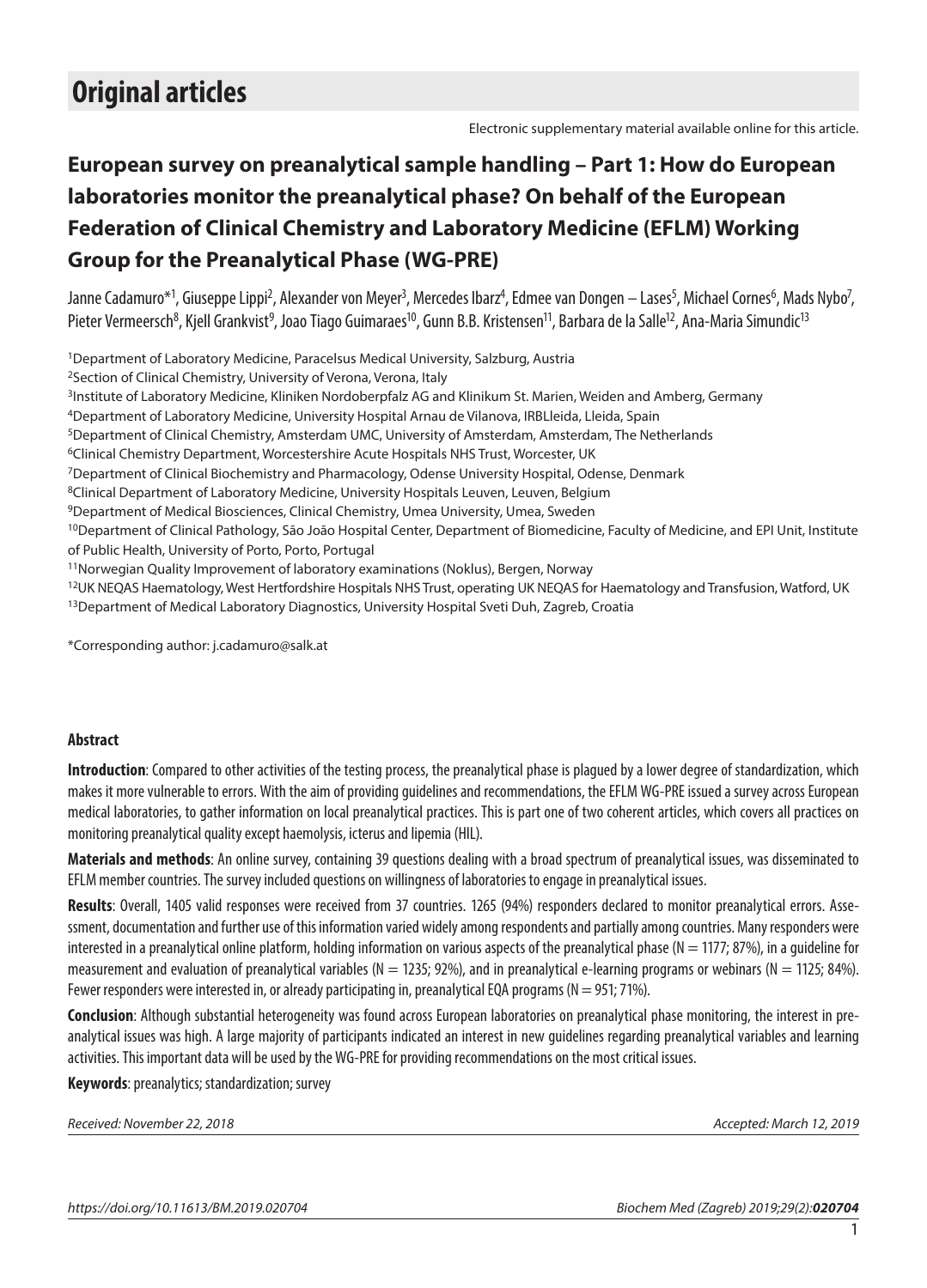# **Introduction**

The preanalytical phase of laboratory testing has long been known as the most vulnerable part of the total testing process, potentially leading to misidentifications, transportation/storage errors or erroneous results due to poor sample quality (haemolysis) or contamination, which can ultimately lead to patient harm (1,2). This mostly arises from many small risks eventually merging into an exponential risk of failure. More specifically, the fact that preanalytical processes predominantly take place outside the laboratory, makes it challenging to establish and enforce quality control measures comparable to those used as standard throughout the analytical processes. They also involve many different stakeholders such as patients, clinicians, nurses and logistics personnel, thus the potential variables contributing to the deviation of test results are numerous (3). Despite these acknowledged facts, which influence the analytical outcome and potentially impair both patient diagnosis and management, relatively minor initiatives have been made to overcome this problem compared to the analytical phase. Preanalytical errors are widely monitored, but this practice is often limited to detecting haemolysis rates in a subset of samples received by the laboratory and noting the number of detected preanalytical errors related to received test tubes and test requests. These investigations were again performed in a very heterogeneous way, thus making it hard to perform reliable benchmarking (4-7). The reasons may include the lack of guidelines for health care staff to follow. However, even if guidance is available on a specific preanalytical process, adherence may often be limited as Simundic *et al.* demonstrated for venous blood collection (8).

In the last decade, preanalytical issues have been addressed more extensively, with dedicated working groups being developed throughout Europe. In 2012, the European Federation of Clinical Chemistry and Laboratory Medicine (EFLM) established a Working Group for "Preanalytical Phase" (WG-PRE). It began with five core members, evolving into a large and productive group, currently resembling members from 17 European countries. The terms of reference for this WG include the provision of operating procedures and consensus guidelines based on current evidence in order to standardize and harmonize preanalytical processes, thus minimizing the risk of errors.

The potential areas in the preanalytical process requiring optimization/standardization emerge from all issues related to phlebotomy, transport or handling of preanalytically altered samples, among others. In order to identify the areas for which guidance is most urgently needed, a status of current practices on preanalytical topics is needed. Therefore, the aim of this study was to survey European countries on questions regarding monitoring, documentation and evaluation of preanalytical errors, handling of haemolytic, lipemic or icteric samples, communication with clinicians and nurses about preanalytical topics, and the willingness/interest of laboratory professionals to focus more on these issues.

Due to the large amount of data, the results and insights from this survey were split into two coherent manuscripts. This first article presents the survey and subsequently displays and discusses if, and how, laboratories across Europe monitor the preanalytical phase and how data from this monitoring is currently used. Additionally, it focusses on the interest of participants in preanalytical issues and their willingness to actively engage in this topic. The second article presents and discusses the results of questions on haemolysis, lipemia and icterus monitoring (9*)*.

# **Materials and methods**

A survey was developed by the WG-PRE, containing 39 questions, which covered general demographic information as well as specific aspects regarding the identification of preanalytical issues, haemolysis, icterus and lipemia, the evaluation of preanalytical measurements and the improvement of respective processes using their outcomes along with standardization of preanalytical issues. All questions and respective answering options are shown in [Supple](https://www.biochemia-medica.com/assets/images/upload/Clanci/29/29_2/Supplementary_Cadamuro_1.pdf)mental Table 1.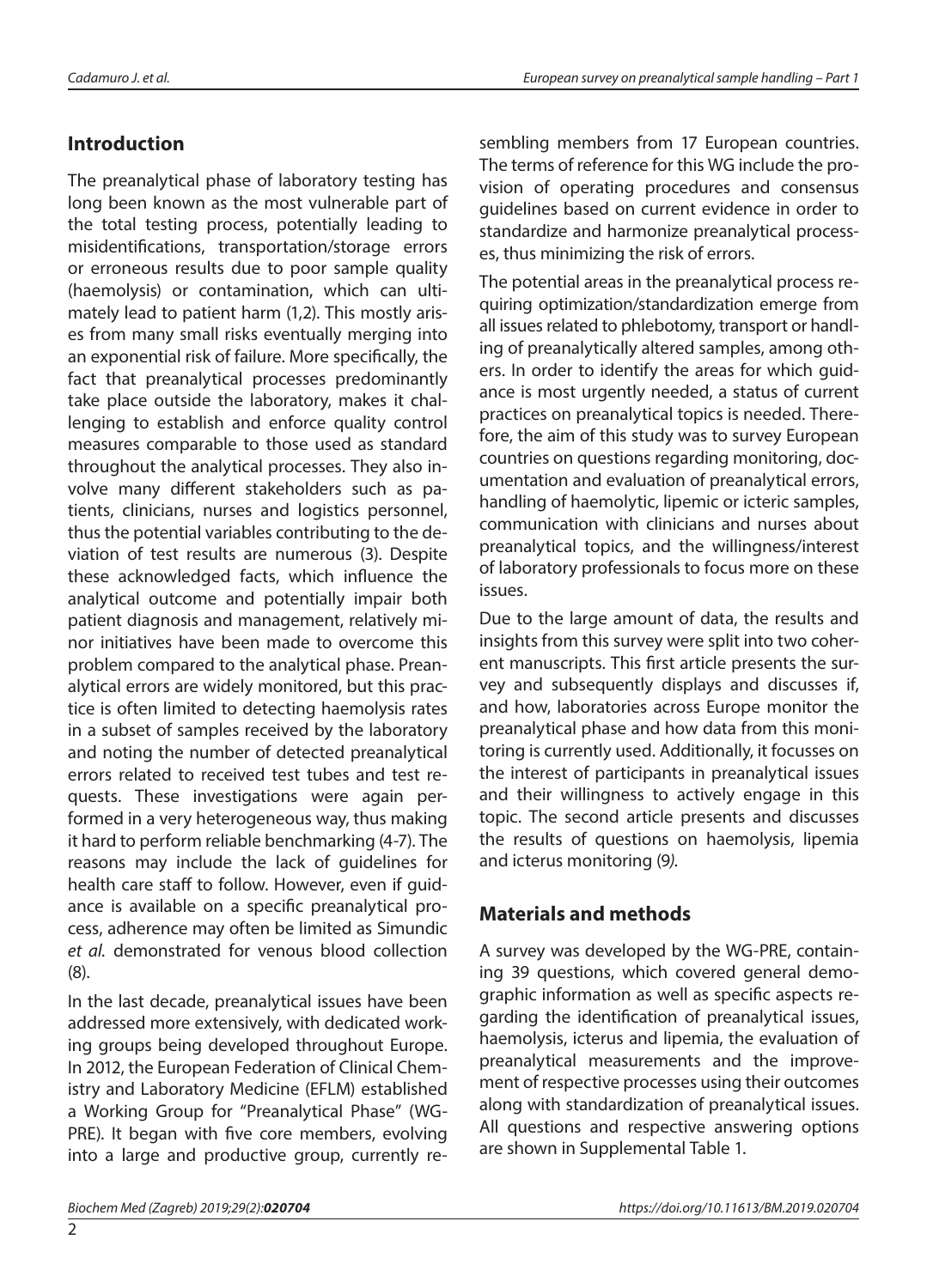|  |  | <b>TABLE 1.</b> Number and origin of participants completing the survey |
|--|--|-------------------------------------------------------------------------|
|  |  |                                                                         |

| <b>Country</b>                 | Responders, N (%) |
|--------------------------------|-------------------|
| Albania                        | 16(1.2)           |
| Austria                        | 67(5.0)           |
| Belgium                        | 63 (4.7)          |
| Bosnia and Herzegovina         | 9(0.7)            |
| <b>Bulgaria</b>                | 12(0.9)           |
| Croatia                        | 61(4.5)           |
| Cyprus                         | 1(0.1)            |
| Czech Republic                 | 60(4.5)           |
| Denmark                        | 27(2.0)           |
| Estonia                        | 8(0.6)            |
| Finland                        | 21(1.6)           |
| France                         | 194 (14)          |
| Germany                        | 55(4.1)           |
| Greece                         | 7(0.5)            |
| Hungary                        | 16(1.2)           |
| Ireland                        | 18(1.3)           |
| <b>Italy</b>                   | 64 (4.8)          |
| Latvia                         | 1(0.1)            |
| Lithuania                      | 1(0.1)            |
| Luxembourg                     | 3(0.2)            |
| Macedonia                      | 21(1.6)           |
| Montenegro                     | 7(0.5)            |
| Netherlands                    | 83 (6.2)          |
| Norway                         | 63 (4.7)          |
| Poland                         | 3(0.2)            |
| Portugal                       | 61(4.5)           |
| Romania                        | 3(0.2)            |
| Russia                         | 20(1.5)           |
| Serbia                         | 54 (4.0)          |
| Slovakia                       | 12 (0.9)          |
| Slovenia                       | 23(1.7)           |
| Spain                          | 120 (8.9)         |
| Sweden                         | 14(1.0)           |
| Switzerland                    | 56 (4.2)          |
| Turkey                         | 26 (1.9)          |
| United Kingdom (Great Britain) | 75 (5.6)          |
| Ukraine                        | 2(0.1)            |
| Total                          | 1347 (100)        |

Answers only by responders who were from EFLM member countries and did NOT state that they do not analyse blood samples.

To deliver the survey, an electronic online survey tool was initially used (SurveyMonkey, San Mateo, USA). Before widespread dissemination across European laboratories, the survey was piloted in Austria in 2016. Based on the results, the survey was reconfigured, and an alternate survey tool was finally used, which better fitted the aims of this project (LimeSurvey, LimeSurvey GmbH, Hamburg, Germany). Some questions were shown to participants based on their answers to previous questions.

After approval by the EFLM Scientific Committee and the EFLM Executive Board, the survey was sent through the European Organisation for External Quality Assurance Providers in Laboratory Medicine (EQALM) network or EFLM national societies (when an EQALM organization was unavailable in the country) to members, with a request to further distribute the survey link, accompanied by an invitation letter to participating laboratories. Participants were asked to only fill in the online form once *per* laboratory between October 1st and November 30th, 2017.

Evaluation of results was performed using IBM SPSS Statistics V.24 (IBM, Armonk, New York, USA). Answers from non-EFLM member countries were not incorporated in this evaluation. In countryspecific sub-analyses, countries with only five respondents or less were also eliminated since these answers may not reflect the situation for the entire country. Content analysis on differences and similarities within the text was used to analyse the written responses to the open-ended question: "Which preanalytical topics concern you the most?" (10). According to the journals guideline, percentages are rounded and shown in whole numbers, except those < 10% if necessary and applicable (11).

## **Results**

Overall, 1416 participants from 45 countries completed the survey. Eleven of these responses were removed as they were provided by non-EFLM member countries, leaving 1405 responses from 37 countries. Another 58 responders stated that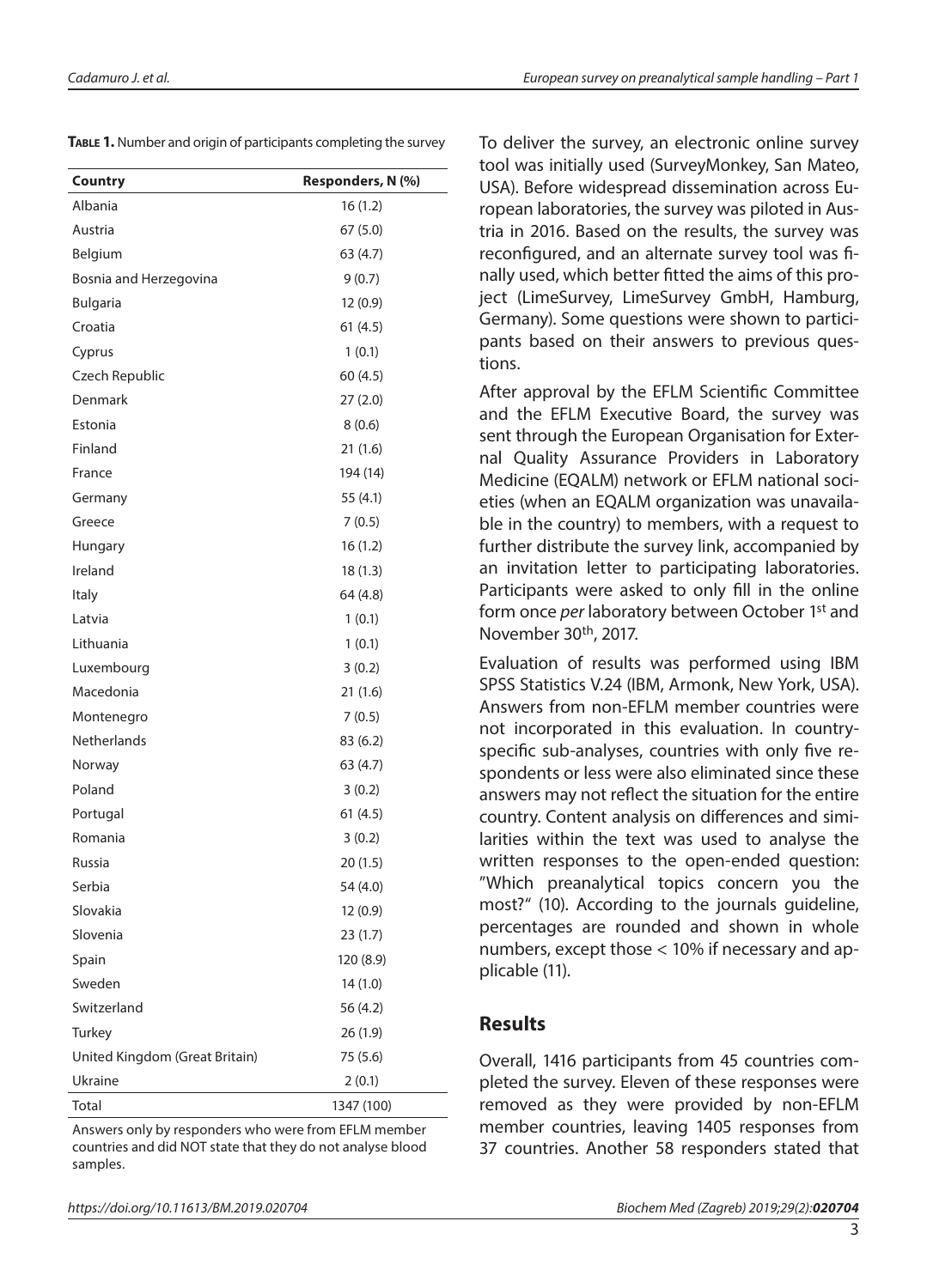they were not involved in analysing blood samples. These participants were not introduced to the remaining questions. A list of the remaining 1347 participants including the number of responses is shown in Table 1. A representative number of primary care laboratories as well as hospital laboratories, both privately owned and public, from a variety of analytical departments responded of which only 21% had no accreditation or certification status (Table 2).

### **Monitoring of preanalytical errors**

Of the 1347 participants,  $94\%$  (N = 1265) stated they monitored/documented preanalytical errors. These results differed depending on the responder's home country (Figure 1). Reasons for not monitoring preanalytical errors included the lack of human resources (6%; N = 5), technical issues (*e.g*., lack of specific software) (16%;  $N = 13$ ), small laboratory/sample size (6%;  $N = 5$ ), no need and/or only few errors according to the laboratory (7%;  $N = 6$ ),

**Table 2.** Basic data of participants including the number of laboratories not monitoring preanalytical errors

|                                                                             | <b>Overall</b><br>$(N = 1347)$ | <b>Not monitoring</b><br>preanalytical errors<br>$(N = 82)$ |
|-----------------------------------------------------------------------------|--------------------------------|-------------------------------------------------------------|
|                                                                             | $N(%)*$                        | $N(%)**$                                                    |
| Please state if you work in a:                                              |                                |                                                             |
| Primary Care Laboratory                                                     | 250 (18)                       | 22(8.8)                                                     |
| Hospital laboratory                                                         | 532 (38)                       | 36(6.8)                                                     |
| Laboratory that serves both primary care and hospital (in- and outpatients) | 565 (40)                       | 24(4.2)                                                     |
| Please state the type of institution you work in                            |                                |                                                             |
| Privately owned (for-profit) laboratory                                     | 396 (28)                       | 25(6.3)                                                     |
| Public (non-profit) laboratory                                              | 951 (68)                       | 57 (6.0)                                                    |
| What analytic department do you mainly work in?                             |                                |                                                             |
| <b>General Clinical Chemistry</b>                                           | 526 (37)                       | 44 (8.4)                                                    |
| I work in many different analytic departments                               | 338 (24)                       | 16(4.7)                                                     |
| Leading/Supervising position (e.g. head of department)                      | 181 (13)                       | 5(2.8)                                                      |
| Haematology                                                                 | 67(4.8)                        | 2(3.0)                                                      |
| Coagulation                                                                 | 13(0.9)                        | 1(7.7)                                                      |
| Toxicology/TDM                                                              | 6(0.4)                         | 1(17)                                                       |
| Molecular Biology                                                           | 12(0.9)                        | 0(0)                                                        |
| Microbiology                                                                | 77(5.5)                        | 7(9.1)                                                      |
| Reception/Distribution of samples                                           | 8(0.6)                         | 0(0)                                                        |
| <b>POCT</b>                                                                 | 8(0.6)                         | 4(50)                                                       |
| <b>Quality Management</b>                                                   | 58 (4.1)                       | 1(1.7)                                                      |
| Transfusion                                                                 | 5(0.4)                         | 0(0)                                                        |
| <b>Clinical Pathology</b>                                                   | 2(0.1)                         | 1(50)                                                       |
| Endocrinology                                                               | 7(0.5)                         | 0(0)                                                        |
| Serology/Virology                                                           | 2(0.1)                         | 0(0)                                                        |
| Other                                                                       | 12(0.9)                        | 0(0)                                                        |
| Immunology                                                                  | 22(1.6)                        | 0(0)                                                        |
| No answer                                                                   | 3(0.2)                         | 0(0)                                                        |

*Biochem Med (Zagreb) 2019;29(2):020704 https://doi.org/10.11613/BM.2019.020704*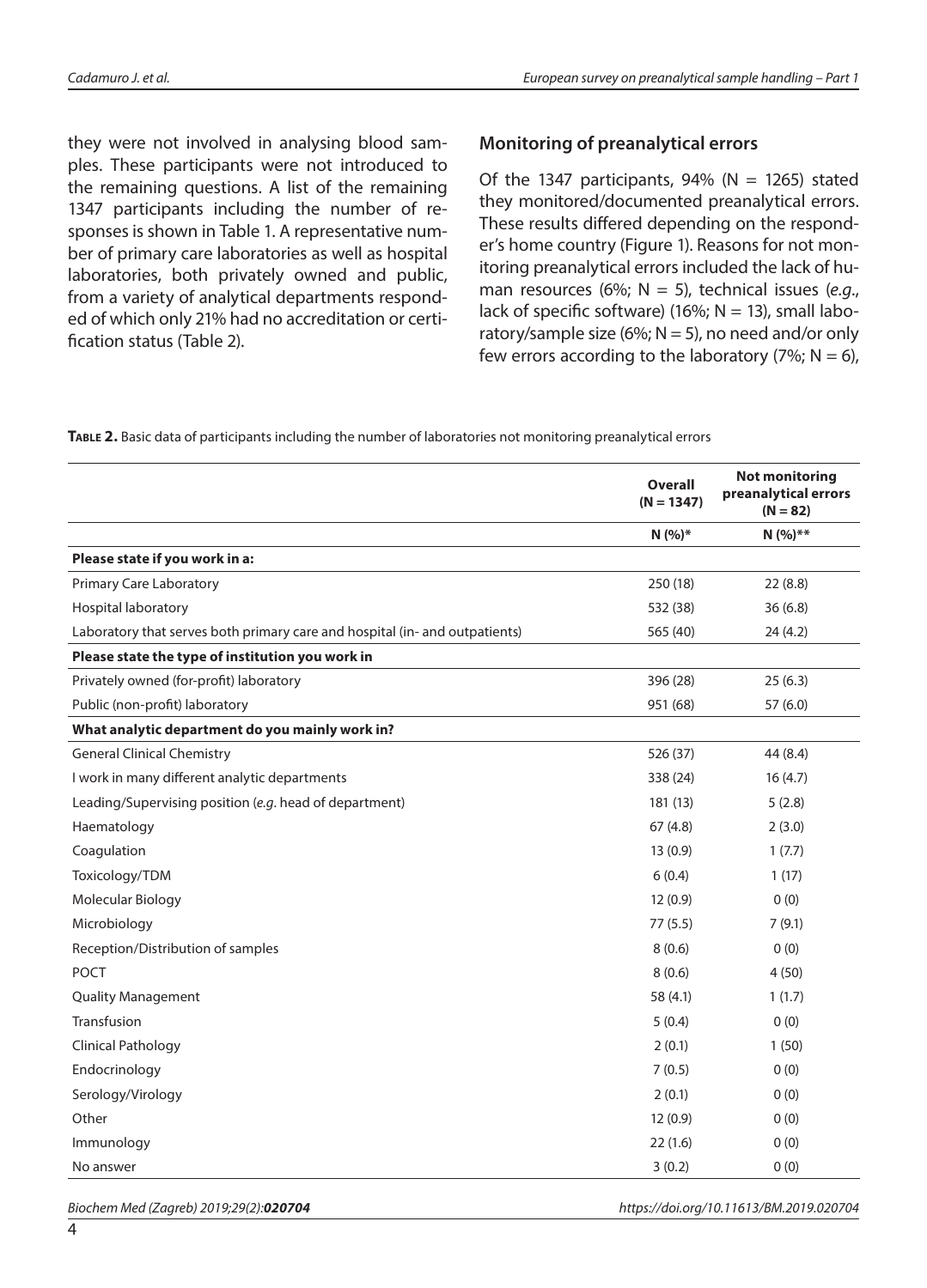| Samples per day                                                                  |          |          |
|----------------------------------------------------------------------------------|----------|----------|
| < 500                                                                            | 628 (45) | 56 (8.9) |
| 500-3000                                                                         | 505 (36) | 21(4.2)  |
| 3001-10,000                                                                      | 177(13)  | 5(2.8)   |
| >10,000                                                                          | 37(2.6)  | 0(0)     |
| Is your laboratory accredited, certified or similar? (Multiple answers possible) |          |          |
| ISO 15189                                                                        | 593 (44) | 11(1.9)  |
| ISO 17025                                                                        | 68 (5.0) | 5(7.4)   |
| <b>ISO 9001</b>                                                                  | 252 (19) | 13(5.2)  |
| ISO 22870                                                                        | 18(1.3)  | 1(5.6)   |
| National standard                                                                | 232 (17) | 17(7.3)  |
| Ongoing accreditation / certification                                            | 28(2.1)  | 2(7.1)   |
| Other                                                                            | 29(2.2)  | 0(0.0)   |
| No accreditation/certification                                                   | 289 (21) | 44 (15)  |

Answers only by responders who were from EFLM member countries and did NOT state that they do not analyse blood samples. \*Percentage of total. \*\*Percentage of the number of laboratories in the "overall" column. TDM – therapeutic drug monitoring. POCT - point of care testing.

along with other reasons (20%;  $N = 16$ ). The answer to this question was left blank by 45% ( $N =$ 37) of responders. Nearly half of responders who were not monitoring preanalytical errors (46%;  $N =$ 38) declared to be accredited or certified (Table 2, [Supple](https://www.biochemia-medica.com/assets/images/upload/Clanci/29/29_2/Supplementary_Cadamuro_1.pdf)mental table 2). Of those responders who

monitored preanalytical errors,  $16%$  (N = 202) used manual documentation of errors (*e.g.* Excel, handwritten, or similar), without these being entered in the Laboratory Information System (LIS). Another  $37\%$  (N = 475) entered errors directly into the LIS (either by manual input or automatically) and 43%



**Figure 1.** European laboratories monitoring preanalytical errors. The number after the country name in brackets represent the total number of responses from this country. Responses from countries with less than 6 responses are not shown (Cyprus, Latvia, Lithuania, Luxembourg, Poland, Romania, Ukraine).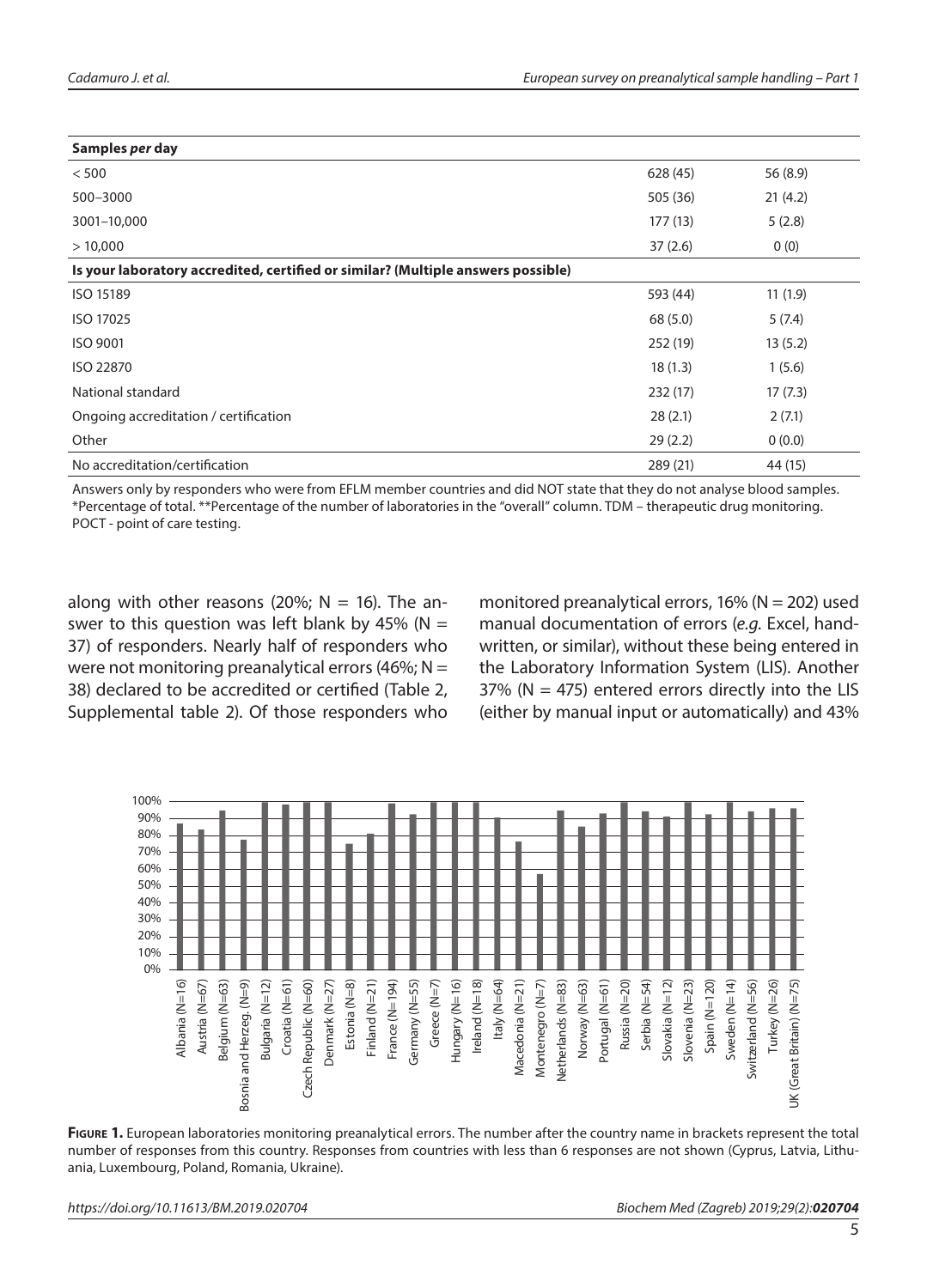$(N = 543)$  used a combination of manual and electronic documentation. The remaining  $4\%$  (N = 45) of responders did not document preanalytical errors after identifying/measuring them. The results from haemolysis, icterus and lipemia measurement, documentation and usage of the results are shown and discussed in the second manuscript (part 2) of this series (9).

## **Further processing of preanalytical information**

Of responders actually monitoring preanalytical errors, 31% ( $N = 390$ ) stated they did not perform further evaluation of these data. Of the remaining 875 laboratories, which did evaluate data from preanalytical errors either periodically or irregularly, 24% ( $N = 207$ ) stated that this evaluation was not accompanied by improvement actions and  $33\%$  (N = 285) of responders claimed that no follow-up processes were initiated when preanalytical values deteriorated or lay outside a defined threshold (Figure 2). Respective accreditation/certification status compared to these responses is shown in [Supple](https://www.biochemia-medica.com/assets/images/upload/Clanci/29/29_2/Supplementary_Cadamuro_1.pdf)mental table 2.

A total percentage of 93% ( $N = 1255$ ) of responders analysing blood samples stated that they provided preanalytical guidance on laboratory parameters to the clinician/physician/sender either by online-database (34%;  $N = 465$ ), PDF-/EXCEL-list or a hard copy (10%;  $N = 141$ ), both online and printed (32%; N = 425) or orally (*e.g*. upon inquiry or within educational training sessions) (17%;  $N = 224$ ). Of responders not providing information to clinicians (7%;  $N =$ 92), 24 stated to be accredited according to the ISO 15189 guideline, which makes up 4% of all respective responders [\(Suppl](https://www.biochemia-medica.com/assets/images/upload/Clanci/29/29_2/Supplementary_Cadamuro_1.pdf)emental table 2).



**Figure 2.** Use of preanalytical data

*Biochem Med (Zagreb) 2019;29(2):020704 https://doi.org/10.11613/BM.2019.020704*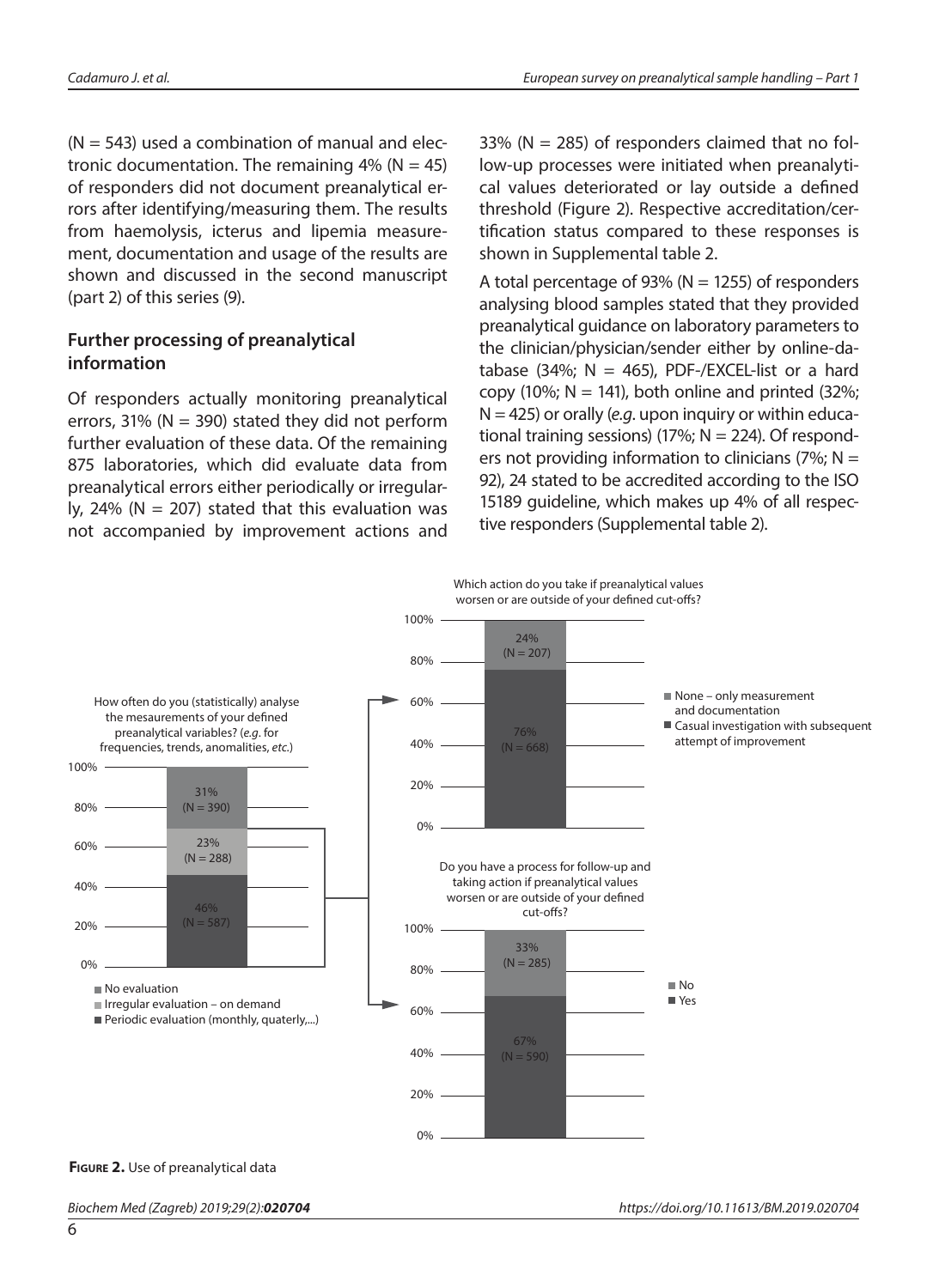## **Interest of participants in preanalytical issues and their willingness to actively engage in this topic**

When asked about the interest of laboratories in preanalytical topics/issues, 57% ( $N = 766$ ) of responders stated that they would be interested in participating in an external quality assessment (EQA) program regarding preanalytical errors. Another 14% ( $N = 185$ ) stated that they were already involved in similar programs. This interest varied between countries. In some, the majority would not be willing to participate, in others, the interest in preanalytical EQA programs was very high. Again in others, such EQA schemes were already in use. A detailed list of the interest in EQA participation sub-analysed by country is included in [Sup](https://www.biochemia-medica.com/assets/images/upload/Clanci/29/29_2/Supplementary_Cadamuro_1.pdf)[ple](https://www.biochemia-medica.com/assets/images/upload/Clanci/29/29_2/Supplementary_Cadamuro_1.pdf)mental table 3. The interest of laboratories in participating in an EQA program compared to their accreditation/certification status, along with the types of laboratory, is shown in Table 3.

The majority of responders stated to be interested in a preanalytical online platform  $(87\%)$ ; N = 1177), a guideline for the measurement and evaluation of preanalytical variables (92%;  $N = 1235$ ), and in preanalytical e-learning programs or webinars  $(84\%; N = 1125).$ 

A total of 605 participants responded to the openended question "Which preanalytical topics concern you the most?" Results of the qualitative evaluation hereof showed that most text responses were comprehensive and could be categorized without division into meaningful units. The text response generated only three categories: stability of analytes, analytical interference (HIL) and compliance to venous specimen collection guidelines.

Stability of analytes was a concern described as specific analyte stability in samples before and after centrifugation in different test tubes, over time until analysis and the control of transport conditions. Some responders asked for stability tables and others related stability issues to transportation media such as pneumatic tube transport and especially for haemostasis samples. An overwhelming number of responders expressed concerns on analytical interference (*e.g.* HIL) and preanalytical sample handling in order to avoid HIL occurrence as well as EFLM consensus on recommended rejection criteria. The wish for educational programs on how to handle analytical interference also included drugs and autoantibodies. Responders described concerns regarding compliance to venous specimen collection guidelines where traceability of patient identity and samples was an expressed concern as well as various issues on correct sampling practices.

# **Discussion**

As the preanalytical phase is the part most prone to errors throughout the total testing process, a close inspection and continuous evaluation of this phase is essential to produce high quality test results. Our survey shows that among the 1347 participating European responders analysing blood samples, nearly all (94%) do monitor or document preanalytical errors. These findings are in line with the results of a survey on the use of extra-analytical phase quality indicators (QI) in which Plebani *et al.* found that 90% of surveyed laboratories measured at least one or more extra-analytical QIs/errors (12). However, according to our findings there seems to be no standardized way of collecting and documenting these errors, as some responders preferred entering these data directly into their LIS or used a combination of manual and electronic documentation, while others documented these errors manually or not at all after identifying or measuring them. Many/most commercially available LIS lack the preconfigured capability to document quality indicators such as the amount of misidentified samples. Therefore, laboratories are forced to innovate with their own strategies. This is why those responders not monitoring preanalytical errors mentioned a lack of human resources or the LIS to support data collection as the two main reasons hereof. Survey results from Plebani *et al.* were similar to our findings, and led the authors to define the term of the "quality indicator paradox", a situation with increasing interest in collecting data on extra-analytical errors on one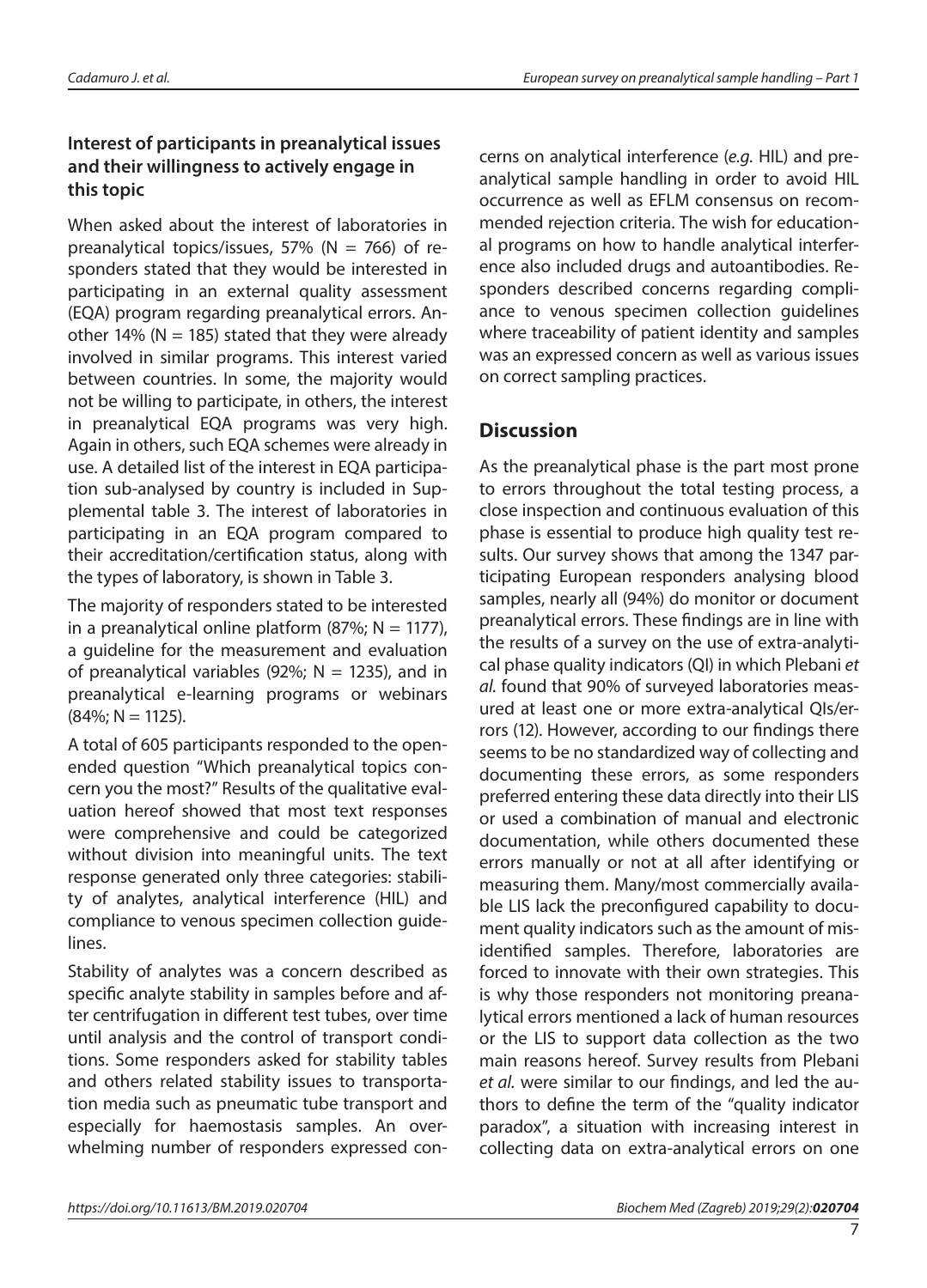|                                                                                                                          | program       | regarding preanalytical errors?<br>Would you participate in an EQA                                          |                   |               | topics (e.g. analytical stability<br>parameters, guidelines, etc.)?<br>of parameters, preanalytical<br>with current information<br>Would you be interested<br>nfluences on individual<br>regarding preanalytical<br>in an online-platform | guideline for the<br>of preanalytical<br>and evaluation<br>interested in a<br>measurement<br>Would you be<br>variables? |                        | e-learning programs<br>monitoring and<br>best-practices?<br>or webinars on<br>Would you be<br>preanalytical<br>interested in |                        |
|--------------------------------------------------------------------------------------------------------------------------|---------------|-------------------------------------------------------------------------------------------------------------|-------------------|---------------|-------------------------------------------------------------------------------------------------------------------------------------------------------------------------------------------------------------------------------------------|-------------------------------------------------------------------------------------------------------------------------|------------------------|------------------------------------------------------------------------------------------------------------------------------|------------------------|
|                                                                                                                          | N (%)<br>Yes, | Participating in EQA<br>program, N (%)                                                                      | N (%)<br><u>و</u> | N (%)<br>Yes, | N (%)<br><u>o</u>                                                                                                                                                                                                                         | N (%)<br>Yes,                                                                                                           | N (%)<br>$\frac{1}{2}$ | N (%)<br>Yes,                                                                                                                | N (%)<br>$\frac{1}{2}$ |
| <b>All laboratories</b><br>$(N = 1347)$                                                                                  | 766 (57)      | 185 (14)                                                                                                    | 369 (29)          | 1177 (87)     | 170(13)                                                                                                                                                                                                                                   | 1235 (92)                                                                                                               | 112(8)                 | 1125 (84)                                                                                                                    | 222 (16)               |
| Type of laboratory 1                                                                                                     |               |                                                                                                             |                   |               |                                                                                                                                                                                                                                           |                                                                                                                         |                        |                                                                                                                              |                        |
| <b>Primary Care Laboratory</b>                                                                                           | 132(53)       | 18(7)                                                                                                       | 100 (40)          | 221 (88)      | 29 (12)                                                                                                                                                                                                                                   | 230 (92)                                                                                                                | 20(8)                  | 208 (83)                                                                                                                     | 42 (17)                |
| Hospital laboratory                                                                                                      | 299 (56)      | 61 (11)                                                                                                     | 172 (32)          | 453 (85)      | 79 (15)                                                                                                                                                                                                                                   | 481 (90)                                                                                                                | 51 (10)                | 436 (82)                                                                                                                     | 96 (18)                |
| primary care and hospital (in-<br>Laboratory that serves both<br>and outpatients)                                        | 335 (59)      | 106(19)                                                                                                     | 124(22)           | 503 (89)      | 62 (11)                                                                                                                                                                                                                                   | 524 (93)                                                                                                                | 41(7)                  | 481 (85)                                                                                                                     | 84 (15)                |
| Type of laboratory 2                                                                                                     |               |                                                                                                             |                   |               |                                                                                                                                                                                                                                           |                                                                                                                         |                        |                                                                                                                              |                        |
| Privately owned (for-profit)<br>laboratory                                                                               | 211 (53)      | 45 (11)                                                                                                     | 140 (35)          | 346 (87)      | 50 (13)                                                                                                                                                                                                                                   | 363 (92)                                                                                                                | 33(8)                  | 327 (83)                                                                                                                     | 69 (17)                |
| Public (non-profit) laboratory                                                                                           | 555 (58)      | 140 (15)                                                                                                    | 256 (27)          | 831 (87)      | 120(13)                                                                                                                                                                                                                                   | 872 (92)                                                                                                                | 79(8)                  | 798 (84)                                                                                                                     | 156 (16)               |
| Samples per day                                                                                                          |               |                                                                                                             |                   |               |                                                                                                                                                                                                                                           |                                                                                                                         |                        |                                                                                                                              |                        |
| 500 <sub>5</sub>                                                                                                         | 314 (50)      | 67(11)                                                                                                      | 247 (39)          | 526 (84)      | 102(16)                                                                                                                                                                                                                                   | 555 (88)                                                                                                                | 73 (12)                | 501 (80)                                                                                                                     | 127 (20)               |
| 500-3000                                                                                                                 | 313 (62)      | 75(15)                                                                                                      | 117(23)           | 452 (90)      | 53 (10)                                                                                                                                                                                                                                   | 476 (94)                                                                                                                | 29(6)                  | 437 (87)                                                                                                                     | 68 (13)                |
| 3001-10,000                                                                                                              | 114 (64)      | 39 (22)                                                                                                     | 24 (14)           | 164 (93)      | 13(7)                                                                                                                                                                                                                                     | 167 (94)                                                                                                                | 10(6)                  | 156 (88)                                                                                                                     | 21(12)                 |
| > 10,000                                                                                                                 | 25 (68)       | 4(11)                                                                                                       | 8 (22)            | 35 (95)       | 2(5)                                                                                                                                                                                                                                      | 37 (100)                                                                                                                | $\circ$                | 31 (84)                                                                                                                      | 6(16)                  |
| Accreditation status*                                                                                                    |               |                                                                                                             |                   |               |                                                                                                                                                                                                                                           |                                                                                                                         |                        |                                                                                                                              |                        |
| ISO 15189                                                                                                                | 353 (60)      | 83 (14)                                                                                                     | 157 (26)          | 518 (87)      | 75 (13)                                                                                                                                                                                                                                   | 545 (92)                                                                                                                | 48(8)                  | 487 (82)                                                                                                                     | 106 (18)               |
| ISO 1705                                                                                                                 | 42 (62)       | 12(18)                                                                                                      | 14(21)            | 59 (87)       | 9(13)                                                                                                                                                                                                                                     | 62 (91)                                                                                                                 | (6)                    | 56 (82)                                                                                                                      | 12(18)                 |
| <b>1006 OSI</b>                                                                                                          | 146 (58)      | 36 (14)                                                                                                     | 70 (28)           | 232 (92)      | 20(8)                                                                                                                                                                                                                                     | 241 (96)                                                                                                                | 11(4)                  | 226 (90)                                                                                                                     | 26 (10)                |
| ISO 22870                                                                                                                | 14 (78)       | $\circ$                                                                                                     | 4(22)             | 16 (89)       | 2(11)                                                                                                                                                                                                                                     | 17(94)                                                                                                                  | 1(6)                   | 14(78)                                                                                                                       | 4 (22)                 |
| National standard                                                                                                        | 148 (64)      | 26(11)                                                                                                      | 58 (25)           | 208 (90)      | 24 (10)                                                                                                                                                                                                                                   | 214 (92)                                                                                                                | 18(8)                  | 198 (85)                                                                                                                     | 34 (15)                |
| Ongoing accreditation                                                                                                    | 15 (54)       | 4 (14)                                                                                                      | 9 (32)            | 25 (89)       | 3(11)                                                                                                                                                                                                                                     | 25 (89)                                                                                                                 | 3(11)                  | 25 (89)                                                                                                                      | 3(11)                  |
| Other                                                                                                                    | 15 (60)       | $\overline{0}$                                                                                              | 10 (40)           | 25 (100)      | 4 (16)                                                                                                                                                                                                                                    | 27 (108)                                                                                                                | $2(8)$                 | 23 (92)                                                                                                                      | 6 (24)                 |
| No accreditation/certification                                                                                           | 145 (50)      | 40 (14)                                                                                                     | 104 (36)          | 239 (83)      | 50 (17)                                                                                                                                                                                                                                   | 256 (89)                                                                                                                | 33 (11)                | 234 (81)                                                                                                                     | 55 (19)                |
| Percentages of subgroups represent the amount within the respective group.<br>EQA - external quality assessment. Answers |               | only by responders from European countries who stated to analyse blood samples. *multiple answers possible. |                   |               |                                                                                                                                                                                                                                           |                                                                                                                         |                        |                                                                                                                              |                        |

TABLE 3. Interest of European laboratories in preanalytical topics/issues, depending on the type and size as well as on the accreditation/certification status of the laboratory

8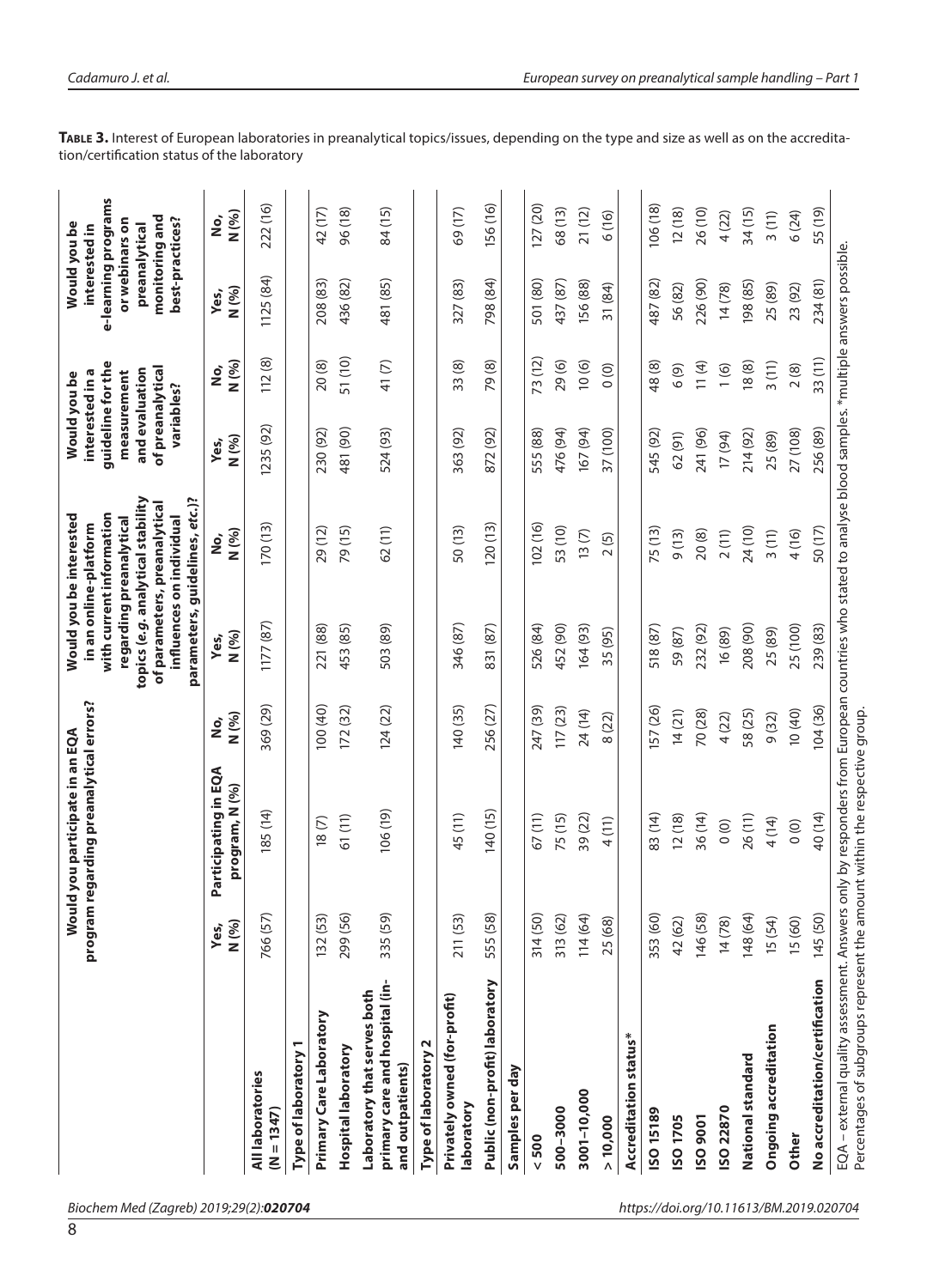side, but with only few laboratories making regular comprehensive data collections on the other (13).

When analysing our findings more closely, there seems to be a clear link between monitoring preanalytical errors and the number of samples processed *per* day by the laboratory. The number of responders not monitoring these errors decreases constantly from 8.9% to 0% with increasing number of samples processed *per* day. This also fits perfectly to some of the reasons these responders gave on why they chose not to focus on preanalytical issues such as "small laboratory/sample size" or "no need and/or only few errors according to the laboratory". Overall, it seems that responders working in smaller laboratories tend to focus less on topics within the preanalytical phase compared to those employed in bigger facilities. One reason may be that the effort to establish and maintain a rigid quality management system for the extra-analytical phase is similar for either size of laboratories, both financially and in terms of human resources. Another possible reason may be the lack of expertise in preanalytical error handling and documentation in small to very small laboratories.

Another influencing source of variation on whether or not the preanalytical phase is being monitored, is the country of origin of the response, ranging from a 100% to only 57% of responders in countries tracking errors (Figure 1). The reason is unclear but may be influenced by the national society's activities and local regulatory requirements.

A very interesting finding of this survey was the fact that nearly a third of responders who monitored and documented preanalytical errors, did not evaluate these periodically. Moreover, of those who did, nearly a quarter took no action when preanalytical values worsened or were outside defined ranges. Additionally, nearly half of the responders who monitored preanalytical errors lacked a standardized follow-up process when values worsened or were outside the defined ranges.

Preanalytical errors may be measured and documented by means of reporting them to clinicians alongside the requested test result, thus allowing their accurate interpretation. This does not necessarily mean that these measurements of preanalytical errors are being used for general statistical evaluation. However, only monitoring/documenting these errors without any action taken, based on the individual findings, is undoubtedly not improving the total testing process. Errors like haemolysis rates need to be evaluated not only for specific laboratory reports, but also generally over time on a very detailed level. This enables laboratory professionals to contact the specific health care workers/wards/areas/locations needing attention and to develop ways of improving the situation (14,15). Tools to approach the problem are freely available when documentation within a LIS is not possible (16-18).

When providing analytical test results, each laboratory should be concerned about all parts of the total testing process. The role of a medical laboratory is not only to provide test results at a reasonable turnaround time, but also to aid clinicians in choosing the right test, with the right interpretation, and to help medical staff avoiding preanalytical errors in order to maintain high quality analytics (19-21). To do so, laboratories are encouraged, or even required, to provide information on the assay portfolio including preanalytical instructions to the clinician (22). The results of our survey show that nearly all responders across Europe (93%;  $N =$ 1255) were following this recommendation in some way. Nevertheless, an online-platform with current information regarding preanalytical topics (*e.g.* analytical stability of parameters, preanalytical influences on individual parameters, guidelines, *etc.*), hosted and kept up-to-date by the EFLM, accessible for everyone, seems reasonable. Laboratories could then refer to this database instead of needing to collect the respective information locally. When asked, nearly 90% of responders would be in favour of such a database. Although different platforms dealing with laboratory parameters are already in place, their major concern is related to their use and interpretation (23). As there is currently no platform especially focusing on parameter-specific preanalytical conditions, the EFLM WG-PRE interprets the result of this question as a clear assignment to start building one.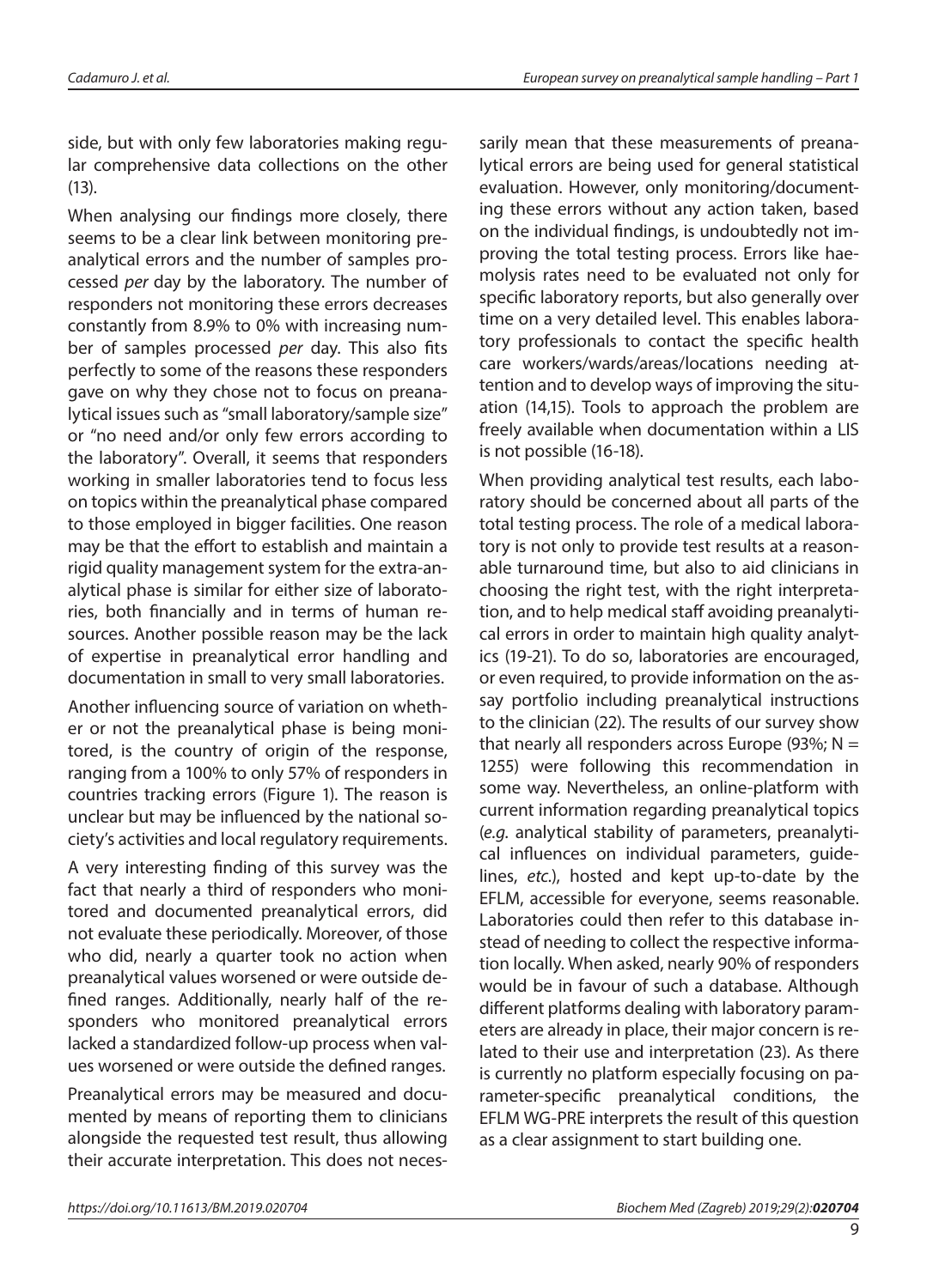In addition, the interest in a guideline for measurement and evaluation of preanalytical variables was high. Indeed, such guidelines already exist. The International Federation of Clinical Chemistry and Laboratory Medicine (IFCC) Working Group on "Laboratory errors and patient safety" (WG-LEPS) has established a model of quality indicators (MQI), providing instructions on collecting and documenting pre-analytical, analytical and postanalytical QIs, also including the possibility to benchmark local QIs on a national and international level (24). Despite continuous efforts in advertising this freely accessible platform, only relatively few laboratories are aware of this possibility (12).

To improve knowledge and awareness in preanalytical topics, the EFLM has recently re-launched a completely new and free e-learning platform, offering live webinars and its recordings, along with e-learning courses on many different topics within the laboratory, including pre-analytical issues (25). This fits well to the results of the respective question of our survey, where the vast majority of responders stated to be interested in such an educational database.

In contrast, the interest in participating in an EQA program focusing on preanalytical topics was far lower. This finding differed by country. Some countries like Hungary, Croatia, UK, Ireland, Sweden, Norway and Spain had the highest amount of responders already participating in such EQA schemes, which may be linked with national societies or respective EQA providers. The low interest in many other countries might be due to the fact that the portfolios of EQA providers do not include preanalytical schemes. However, the number of respective EQA programs is increasing (26-31). Similar to the correlation between monitoring preanalytical errors and laboratory sizes, the interest in participating in a preanalytical EQA program was found to be positively correlated with the number of samples processed by respective responders. This confirms our hypothesis that bigger laboratories tend to acknowledge preanalytical issues more than small ones.

Reviewing answers only from laboratories stating to be accredited according to the ISO 15189 guideline, the interest in a preanalytical online-information-platform, in preanalytical guidelines, in elearning programs or webinars on preanalytical monitoring and best-practices and especially on EQA programs regarding preanalytical errors, were lower than one would expect from accredited laboratories. The ISO 15189 guideline strives to improve quality in laboratory testing by standardizing key processes throughout every laboratory (22). Although the demands within this document are quite clear, and some of them exclusively concerned preanalytical processes, it seems that a certain amount of responders claiming to follow this guideline did not adhere to these demands. Although 98% ( $N = 582$ ) of these responders claim to monitor/document preanalytical errors in general, many of these do not evaluate these measurements, or take any corrective action in terms of a continuous improvement process, and some do not provide preanalytical instructions to clinicians.

At the end of our survey, we asked an open question on which preanalytical issue the responders were most concerned about. We found that most responders were concerned about analytical interference and avoidance HIL as well as recommended rejection criteria. Much has been published on interference of HIL on laboratory tests including a CLSI guideline on interference testing (32-36). Due to the heterogeneity of manufacturers' declarations on these interferences, this topic still is a profound concern in many laboratories (5,37). This is why the WG-PRE has lately called for more transparency in these declarations (38). Additionally, the WG-PRE has published recommendations on reporting and managing haemolysed samples (39,40).

Another major concern of European responders entails data on analyte stability in different samples types and temperatures. This topic is also being addressed by the WG-PRE, partly by providing available data in an easily accessible format and partly by providing consensus on how to retrieve respective data in a standardized way.

A third category of requests from surveyed laboratories regarding compliance to venous specimen collection guidelines has already been fulfilled.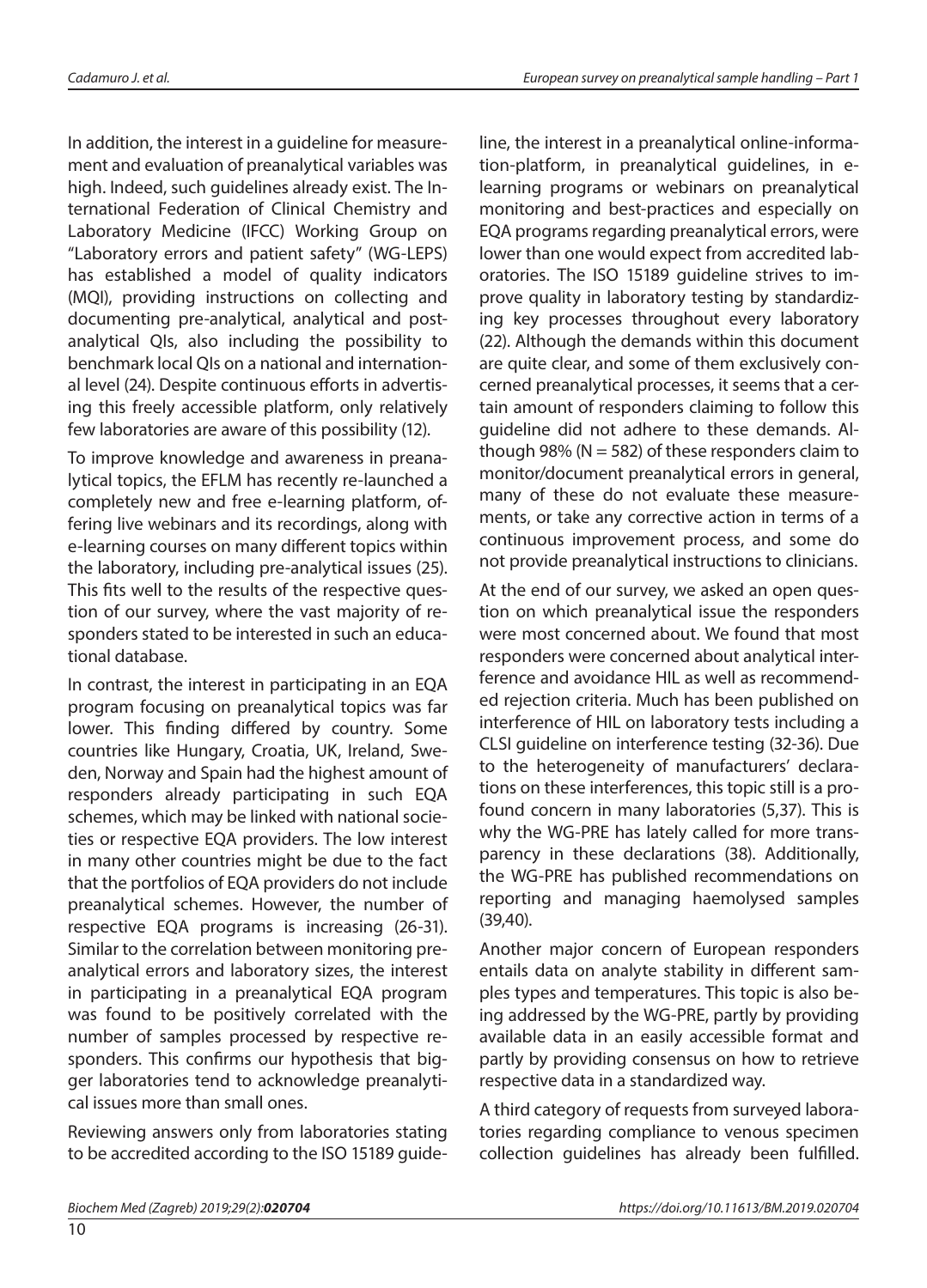The WG-PRE has recently published a joint EFLM-COLABIOCLI (Latin America Confederation of Clinical Biochemistry) recommendation for venous blood sampling which is freely available, and includes extensive additional tools, making it possible for health care facilities to easily standardize the phlebotomy process (41).

As limiting factors, we have to mention that although we advised responders to give only one answer *per* laboratory, we cannot rule out that more than one answer was given by the same laboratory. Due to data protection regulations, we refrained from collecting the exact IP addresses of responders. Additionally, we are aware that some countries are overrepresented (*e.g.* France, Spain) while other might be underrepresented. This is at least in part due to differences in the number of laboratories per country. We dealt with this issue by providing country-specific evaluation wherever appropriate.

**References**

- *1. Plebani M, Carraro P. Mistakes in a stat laboratory: types and frequency. Clin Chem. 1997;43:1348-51.*
- *2. Bonini P, Plebani M, Ceriotti F, Rubboli F. Errors in laboratory medicine. Clin Chem. 2002;48:691-8.*
- *3. Cadamuro J. Internal Quality Assurance for Preanalytical Phase. In: Guder WG, Narayanan S, editors. Pre-Examination Procedures in Laboratory Diagnostics. Berlin: de Gruyter; 2015. p. 345-51. [https://doi.org/10.1515/9783110334043-](https://doi.org/10.1515/9783110334043-040) [040](https://doi.org/10.1515/9783110334043-040)*
- *4. Cornes MP, Atherton J, Pourmahram G, Borthwick H, Kyle B, West J, et al. Monitoring and reporting of preanalytical errors in laboratory medicine: the UK situation. Ann Clin Biochem. 2016;53:279-84. [https://doi.](https://doi.org/10.1177/0004563215599561) [org/10.1177/0004563215599561](https://doi.org/10.1177/0004563215599561)*
- *5. Dolci A, Panteghini M. Harmonization of automated hemolysis index assessment and use: Is it possible? Clin Chim Acta. 2014;432:38-43. <https://doi.org/10.1016/j.cca.2013.10.012>*
- *6. Lippi G, Cadamuro J. Visual assessment of sample quality: quo usque tandem? Clin Chem Lab Med. 2018;56:513-5. <https://doi.org/10.1515/cclm-2017-0867>*
- *7. Plebani M, Sciacovelli L, Aita A, Pelloso M, Chiozza ML. Performance criteria and quality indicators for the pre-analytical phase. Clin Chem Lab Med. 2015;53:943-8. [https://doi.](https://doi.org/10.1515/cclm-2014-1124) [org/10.1515/cclm-2014-1124](https://doi.org/10.1515/cclm-2014-1124)*
- *8. Simundic AM, Church S, Cornes MP, Grankvist K, Lippi G, Nybo M, et al. Compliance of blood sampling procedures with the CLSI H3-A6 guidelines: An observational study by*

In conclusion, we show that monitoring the preanalytical phase of the total testing process and acting upon these data varies largely throughout Europe. The interest in preanalytical issues is pleasantly high. With the findings of this survey, the WG-PRE now has confirmation that its members are heading in the right direction with all of the current and planned projects, aiming to harmonize/standardize the preanalytical phase in Europe.

#### **Acknowledgments**

We want to thank Dr. Christoph Buchta for aiding in the distribution of the Austrian pilot survey.

#### **Potential conflict of interest**

None declared.

*the European Federation of Clinical Chemistry and Laboratory Medicine (EFLM) working group for the preanalytical phase (WG-PRE). Clin Chem Lab Med. 2015;53:1321-31. <https://doi.org/10.1515/cclm-2014-1053>*

- *9. Cadamuro J, Lippi G, von Meyer A, Ibarz M, van Dongen Lases E, Cornes M, et al. European survey on preanalytical sample handling – Part 2: Practices of European laboratories on monitoring and processing haemolytic, icteric and lipemic samples. On behalf of the European Federation of Clinical Chemistry and Laboratory Medicine (EFLM) Working Group for the Preanalytical Phase (WG-PRE). Biochem Med (Zagreb) 2019;29:020705. https://doi.org/10.11613/ BM.2019.020705*
- *10. Hsieh HF, Shannon SE. Three approaches to qualitative content analysis. Qual Health Res. 2005;15:1277-88. [https://doi.](https://doi.org/10.1177/1049732305276687) [org/10.1177/1049732305276687](https://doi.org/10.1177/1049732305276687)*
- *11. Simundic AM. Practical recommendations for statistical analysis and data presentation in Biochemia Medica journal. Biochem Med (Zagreb). 2012;22:15-23. [https://doi.](https://doi.org/10.11613/BM.2012.003) [org/10.11613/BM.2012.003](https://doi.org/10.11613/BM.2012.003)*
- *12. Plebani M, O'Kane M, Vermeersch P, Cadamuro J, Oosterhuis W, Sciacovelli L, et al. The use of extra-analytical phase quality indicators by clinical laboratories: the results of an international survey. Clin Chem Lab Med. 2016;54:e315-e7. <https://doi.org/10.1515/cclm-2016-0770>*
- *13. Plebani M. The quality indicator paradox. Clin Chem Lab Med. 2016;54:1119-22. [https://doi.org/10.1515/cclm-2015-](https://doi.org/10.1515/cclm-2015-1080) [1080](https://doi.org/10.1515/cclm-2015-1080)*